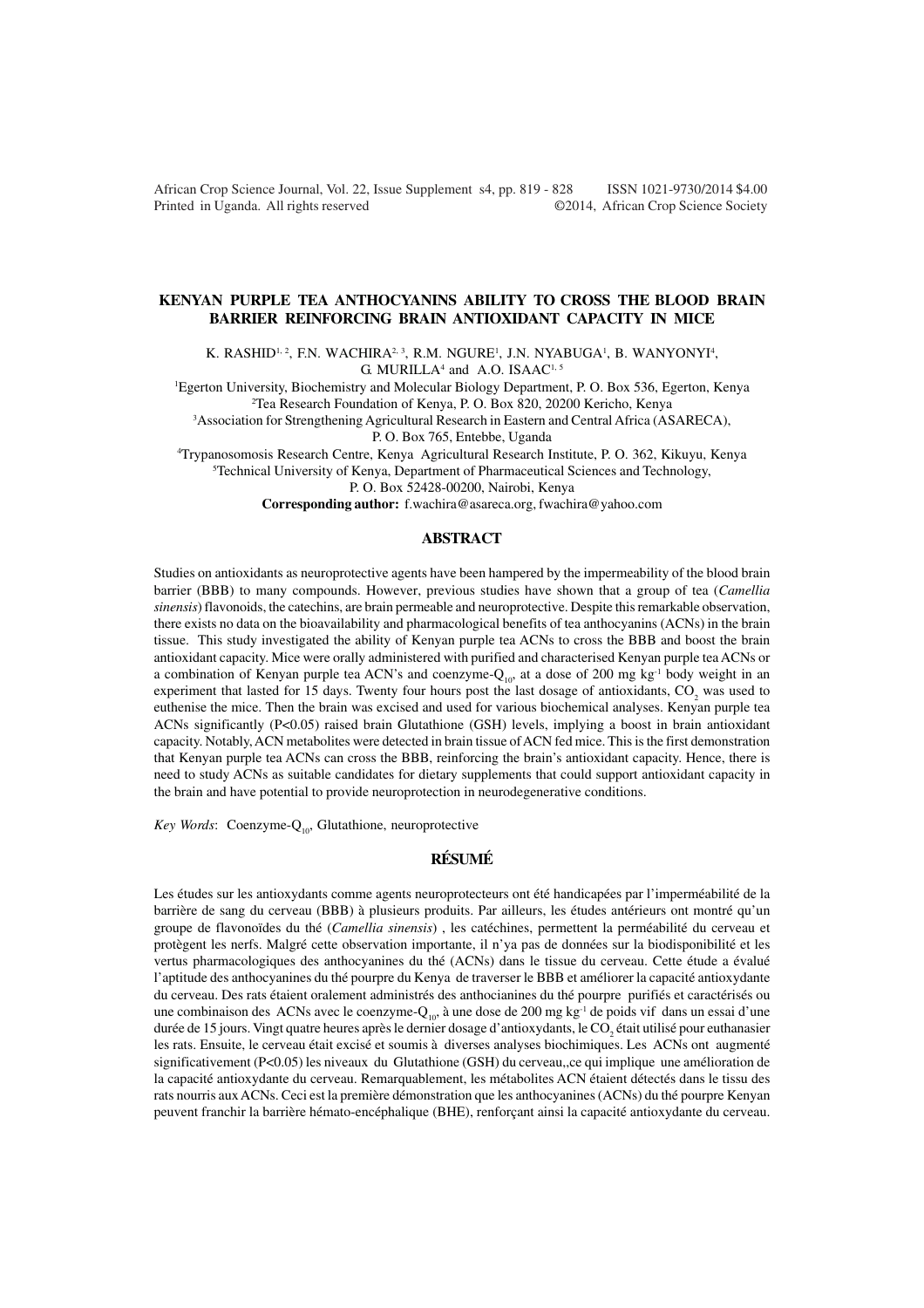# 820 K. RASHID *et al.*

Ainsi, le besoin s'impose de les étudier comme des candidats appropriés pour les aliments de supplément qui pourraient renforcer la capacité antioxydante dans le cerveau et avoir le potentiel d'offrir la neuroprotection dans les conditions neurodégénératrices.

*Mots Clés*: Coenzyme-Q<sub>10</sub>, Glutathione, neuroprotecteur

## **INTRODUCTION**

Tea (*Camellia sinensis*), an evergreen plant native to China, is one of the most commonly consumed beverages in the world; processed from the young tender leaves of the plant (Cabrera *et al.,* 2003). The chemical composition of tea is complex but includes polyphenols, amino acids, carbohydrates, proteins, chlorophyll, volatile compounds, minerals, trace elements and alkaloids such as caffeine, theophylline and theobromine. Among these, polyphenols constitute the main bioactive molecules in tea (Cabrera *et al.,* 2003).

For centuries, the Chinese have used tea beverage to treat a myriad of diseases (Sharangi, 2009). This pharmacological value of tea heavily relies on its antioxidative properties known to surpass that of major antioxidants such as vitamins C and E (Rice-Evans *et al.,* 1995) and other synthetic antioxidants such as butylated hydroxyl anisole (BHA) and butylated hydroxytoluene (BHT) (Chen and Wan, 1994). The ability of tea to scavenge for free radicals is associated with the possession of a phenolic hydroxyl group attached to the flavan-3-ol structure of these compounds (Amie *et al.,* 2003). However, the importance of polyphenols in enhancing resistance to oxidative stress goes beyond simple radical scavenging activity. It is also due to amplified activity of most detoxifying enzymes such as glutathione peroxidase (GPx) and glutathione reductase (GR) (Mandel *et al.,* 2006). Indeed, as a result of their free radical quenching strengths, tea polyphenols have widely been credited with therapeutic action against free radical mediated diseases (Amie *et al.,* 2003).

Over the last few years, numerous epidemiological and clinical investigations have aroused increased interests in the use of tea polyphenols as neuroprotective agents. This is because previous studies have shown

phytochemicals present in tea such as epigallocatechin gallate (EGCG) and epicatechin (EC) metabolites formed after oral ingestion of EC by rats, can cross the blood brain barrier protecting nerve cells from reactive oxygen species (ROS)-induced cell death (Mandel *et al.,* 2006). Other neuroprotective properties associated with tea polyphenols include preventing loss of dopaminergic neurons and preservation of striatal levels of dopamine, decreased expression of neuronal nitric oxide synthase (nNOS), inhibition of pro-apoptotic genes and protection against beta-amyloid induced neurotoxicity (Zaveri, 2006). This strongly suggests that tea polyphenols have potential application in the treatment of neurodegenerative disorders such as Alzheimer's and Parkinson's disease.

However, compared to other flavonoid groups from tea such as the catechins, little is known about the bioavailability and pharmacological benefits of tea anthocyanins (ACN). This is, despite the fact that anthocyanins from other sources have been associated with a broad spectrum of health benefits including cardiovascular, neurological, urinary tract and ocular protection, as well as anti-carcinogenic, anti-diabetic, anti-aging, antioxidant and antiinflammatory properties(Bagchi *et al.,* 2004).

It has been widely established that isolated individual antioxidants do not explain the observed health benefits of diets, implying that interactions between antioxidants may yield positive synergistic effects (Chu *et al.,* 2002). Indeed, synergistic effects of various ACNs have been demonstrated in black-current and wine grapes (Hosseini-Beheshti *et al.,* 2012). Therefore, the health benefits of a diet rich in phytochemicals is attributed to the complex mixture of phytochemicals present in it, an observation which clearly suggests that to improve their nutrition and health, consumers should take antioxidants from diverse sources. However, only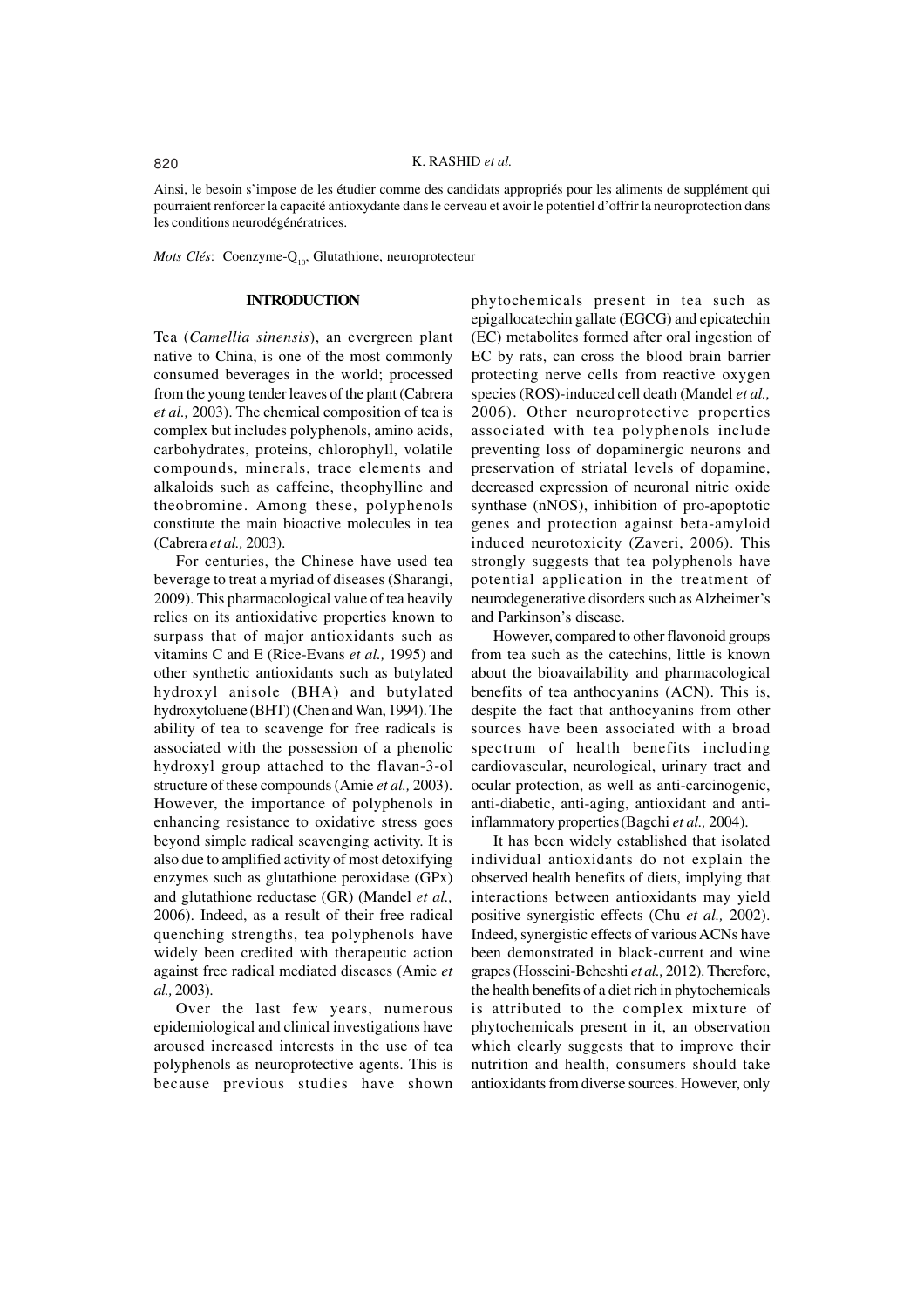a very limited number of studies have investigated combinations of purified ACN extracts with other chemical components of food.

Intracellular synthesis that occurs in the inner mitochondrial membrane via the mevalonate pathway, is the major source of  $Co-Q_{10}$ , although small amounts can be obtained from the diet (Mancuso *et al.*, 2010). Co- $Q_{10}$  is an essential cofactor involved in mitochondrial oxidative phosphorylation and when reduced, it is a powerful antioxidant that prevents oxidative damage by free radicals including oxidation of lipids within the mitochondrial membrane (Matthews *et al.,* 1998). More importantly, Co- $Q_{10}$  crosses the BBB exerting a multitude of neuroprotective effects in the brain and protecting against pathophysiology associated with neurodegenerative disorders (Matthews *et al.,* 1998), hence the inclusion of this nutraceutical in this study.

This study aimed at evaluating the synergistic, additive or antagonistic types of interactions manifested by purified tea anthocyanin extracts and co-enzyme  $Q_{10}$  (Co- $Q_{10}$ ). Co- $Q_{10}$ , or ubiquinone, is an endogenously synthesized lipid, which shuttles electrons from complexes I and II to complex III (ubiquinol cytochrome c oxidase) of the electron transport chain.

#### **MATERIALS AND METHODS**

**Tea samples.** Purple tea used to extract ACNs was obtained from the Tea Research Foundation of Kenya, Timbilil Estate in Kericho (latitude 0 <sup>o</sup>22'S, longitude 35<sup>o</sup>21'E, altitude 2180 m.a.s.l). ACNs were extracted from the purple tea variety TRFK 306. Young tender shoots comprising of two leaves plus a bud were harvested, dried using a microwave and pulverised with a grinder into fine powder.

**Extraction, purification and lyophilisation of anthocyanins.** Extraction and purification of tea ACNs were carried out as described elsewhere (Kerio *et al.,* 2012). Prior to the lyophilisation of ACNs extract, methanol and formic acid were removed using a rotary evaporator at 35ºC under vacuum and the residue was reconstituted with distilled water. Pre-freezing of the extract was done before being placed on the drying accessory.

A 200 ml sample of the ACN extract was each placed in dehydration flasks and rapidly frozen by spinning the round bottom flasks in a dry iceacetone bath. Temperature and pressure of the lyophiliser were allowed to reach appropriate levels of -40  $^{\circ}$ C and  $100x10^{-3}$  M Bar, respectively before freeze drying process was initiated. Lyophilisation was done using a Modulyo freeze dryer (Edwards, England) producing a free flowing powder that was weighed and stored in airtight containers at room temperature until use.

**HPLC analysis of anthocyanins.** Qualitative and quantitative analyses of the tea extract and anthocyanin profiles of purple tea variety TRFK/ 306 were carried out in triplicates by high performance liquid chromatography (HPLC) as described elsewhere (Kerio *et al.,* 2012).

**Experimental animals.** All experimental protocols and procedures involving use of mice as experimental animals adhered to rules and regulations approved by Institutional Animal Care and Use Committee (IACUC) of the Trypanosomiasis Research Centre of Kenya Agricultural Research Institute (KARI-TRC) Muguga, Kenya and Egerton University as well as the National Regulations of the Kenya Veterinary Association. A total of 15, eight-week old female adult healthy Swiss white mice, weighing between 21-30 g, were obtained from the TRC breeding colony and used in all experiments. The animals were housed in standard mice cages at a temperature of  $21-28$  °C. They were provided with *ad libitum* access to water and standard mice cubes (Unga Feeds Ltd Kenya), with wood-chippings provided as bedding material. All mice were treated with 0.02 ml of Ivermectin (Ivermectin®, Anupco, Suffolk, England) injected subcutaneously to each mouse to eradicate endoparasites and ectoparasites infestation.

After two weeks of acclimatisation, the mice were randomly selected and divided into two groups of five animals each. Appropriate controls were used for this experiment. Group one was supplemented with Kenyan purple tea ACNs; while group 2 was supplemented with a combination of Kenyan purple tea ACNs and Co- $Q_{10}$ . Note that we did not have a group on Co- $Q_{10}$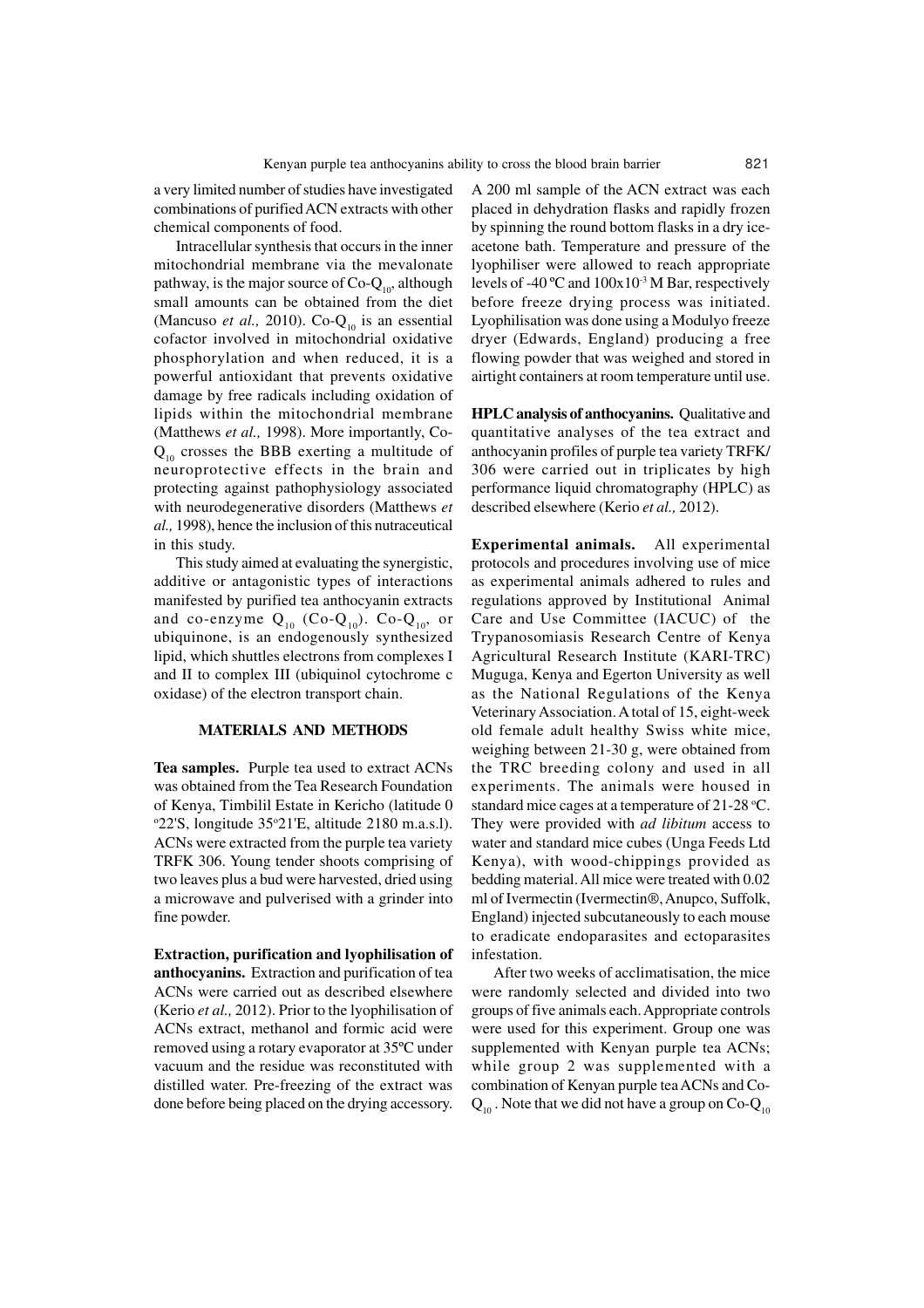alone because the antioxidant abilities of  $Co-Q_{10}$ are well known and this study was focused on determining if  $Co-Q_{10}$  will boost the beneficial effects of ACNs.

The test antioxidants were administered orally at a dosage of 200 mg  $kg^{-1}$  body weight for fourteen days, after every second day using a gavage needle. Twenty four hours after the last dosage of antioxidants; carbon dioxide was used to euthanize the mice after which the brain was excised, snap frozen in dry ice and stored in liquid nitrogen until analysis.

**Packed cell volume (PCV) and body weight.** At one week interval, blood was taken from each mouse by tail snip into 100 ìl microhaematocrit capillary tubes for PCV determination (Woo *et al.,* 1970). After blood collection, the capillary tubes were sealed with plasticin at one end and centrifuged in a haematocrit centrifuge (Hawksley H England) at 10,000 revolutions per minute (RPM) for 5 minutes. PCV was then read using a micro-haematocrit reader and expressed as a percentage of the total blood volume. Body weight of each mouse was determined every two days using the analytical electronic balance (Mettler PM34, DoltaRange®).

**Brain sample preparation.** Snap-frozen whole brains were homogenised on ice water (4 ºC) in 0.5ml of 0.25 M sucrose, 5 mM Hepes-Tris, pH 7.4, with protease inhibitor cocktail to a final concentration of 10% (w/v). The homogenates were aliquoted into 1.5 ml microfuge tubes to avoid repeated freeze-thaw process and stored in liquid nitrogen until analysis

**Glutathione assay.** Glutathione assay was performed as described in a previous experiment (Rahman *et al.,* 2007), with slight modifications. A volume of 50 µl of brain homogenates were mixed with 50 µl solution containing sulphosalicylic acid (5% w/v) and 0.25 mM ethylene diamine tetra-acetic acid (EDTA) and the mixture centrifuged at 8000x*g* for 10 minutes at 4 °C. A volume of 200  $\mu$ mol l<sup>-1</sup> of GSH standard solution was prepared in 0.5% sulphosalicylic acid (SSA) and serial dilutions made using the same solution (0.5% SSA) to final concentrations of 100, 50, 25, 12.5, 6.25, 3.13 and 1.56  $\mu$ mol l<sup>-1</sup>.

Ellman's reagent (5,5'-Dithiobis (2-nitrobenzoic acid (DTNB)) was prepared by dissolving in 0.1 M potassium phosphate buffer with 5 mM EDTA disodium salt, pH 7.5 (KPE buffer) to a final concentration of  $0.6$  mg ml<sup>-1</sup>. A volume of  $25 \mu$ l of each standard were loaded on a 96-well microtitre plate to wells B–H in column 1, 2 and 3 followed by 25 µl of the sample to the remaining wells in triplicate. To each well, 100 µl of freshly prepared DTNB was then added and the absorbance measured at 405nm at intervals of 30 seconds using a multi-detection microtitre plate reader (Bio-Tek Synergy HT).

**HPLC for detection of anthocyanins.** A volume of 600 µl methanol/formic acid (99/1) was mixed with 600 µl brain homogenate in a 1.5 ml microfuge tube and the mixture centrifuged at a speed of 5000 g for 10 minutes. One millilitre of the supernatant was then pipetted into a separate tube and HPLC analysis of the samples carried out as described in the earlier section, "Highperformance liquid chromatography analysis of anthocyanins".

**Data analysis.** Data were analysed using Prism Graph pad version 5.0 and at a P<0.05. Significance of difference between means for PCV and glutathione was determined by one way ANOVA and Tukey post hoc test was performed to evaluate differences among group means.

#### **RESULTS**

**Purple tea anthocyanin profile.** Following lyophilisation of the anthocyanin extracts, a free flowing powder that was bright red in colour, with a characteristic smell of fresh berries was produced. ACN profiling of Kenyan purple tea revealed presence of anthocyanidins; cyanidin, peonidin, pelargonidin, delphinidin and malvidin (Fig. 1). The anthocyanidins profile revealed cyanidin as the most abundant  $(1755.60 \text{ µg ml});$ while delphinidin was the least  $(122.85 \text{ µg} \text{ ml}^{-1})$ abundant (Table 1).

## **Retention time**

**Anthocyanin in brain tissue.** ACN metabolites, vividly absent from animals not supplemented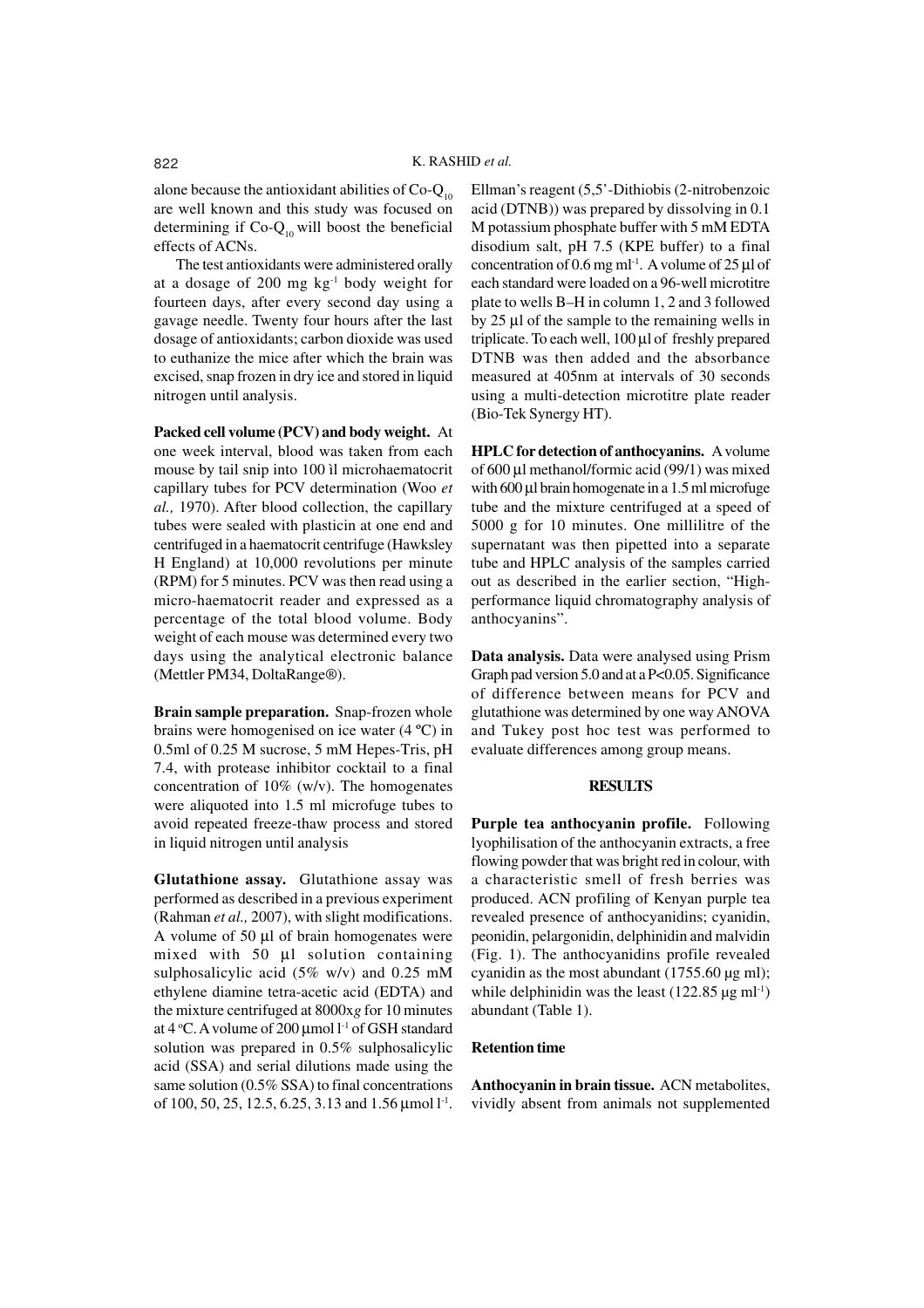

Figure 1. A representative HPLC chromatogram of un-aerated (green) tea from a Kenyan purple tea variety clone TRFK 306.

TABLE 1. Concentration of anthocyanins in non-aerated (green) tea derived from Kenyan purple leaf colored variety TRFK 306 by HPLC

| Individual anthocyanins/<br>anthocyanidins | Concentrations ( $\mu q$ ml <sup>-1</sup> ) |  |  |
|--------------------------------------------|---------------------------------------------|--|--|
| Cyanidin-3-O-Galactoside                   | 139.25                                      |  |  |
| Cyanidin-3-O-Glucoside                     | 50.26                                       |  |  |
| Delphinidin                                | 122.85                                      |  |  |
| Cyanidin                                   | 1755.60                                     |  |  |
| Pelargonidin                               | 840.08                                      |  |  |
| Peonidin                                   | 371.36                                      |  |  |
| Malvidin                                   | 304.83                                      |  |  |
| Total anthocyanin content                  | 3584.23                                     |  |  |

with ACNs and having very close retention times to individual intact anthocyanins (Table 2), were detected in brain tissue of animals from the various anthocyanins groups (Fig. 2).

# **Tea anthocyanins and coenzyme-Q10 in mice**

**Clinical symptoms and survival.** Animals supplemented with ACNs and Co- $Q_{10}$  were marked with hyperactivity from the onset of  $Co-Q_{10}$ supplementation to the last day of the experiment. No clinical signs were detectable in the ACNs only groups, signifying that the tea polyphenols were well tolerated in the experimental animals. One animal supplemented with both test antioxidants died 9 days post start of antioxidant administration.

**Packed cell volume and body weight.** PCV levels and body weight baseline data are presented in Table 3. There was a gradual increase in PCV levels of the untreated animals throughout the experiment rising from 55.2**±** 0.49 to 58.4**±** 2.50%. Experimental animals supplemented with ACNs only and ACNs and  $Co-Q_{10}$  had a rather steady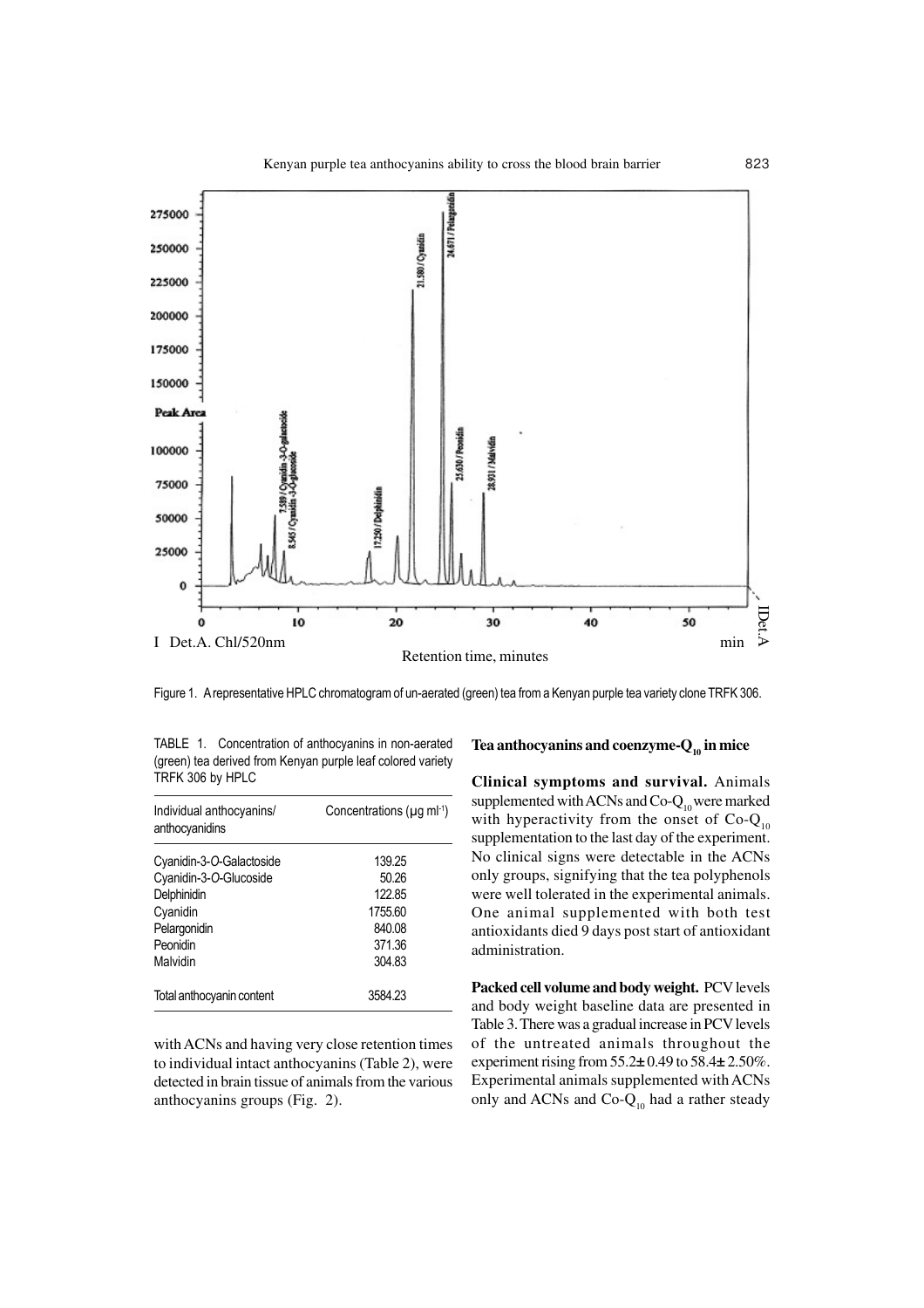824 K. RASHID *et al.*

TABLE 2. Retention times in minutes of the detected metabolites against intact individual anthocyanins

| Possible metabolites of anthocyanin |                                                                                              |  |
|-------------------------------------|----------------------------------------------------------------------------------------------|--|
|                                     |                                                                                              |  |
|                                     |                                                                                              |  |
| Malvidin-28.931                     |                                                                                              |  |
| Possible metabolites of anthocyanin |                                                                                              |  |
| Delphinidin-17.250                  |                                                                                              |  |
|                                     |                                                                                              |  |
| Malvidin-28.931                     |                                                                                              |  |
|                                     | Cyanidin-21.580Pelargonidin-24.671<br>Pelargonidin-24.671 Peonidin-25.630<br>Cyanidin-21.580 |  |



Figure 2. Representative HPLC chromatogram of brain homogenates from animal not supplemented with antioxidants (A), animal supplemented with ACN's and  $Co-Q_{10}$  (B) and animal supplemented with ACN's only (C). Chromatograms B and C show presence of possible ACN's metabolites in the brain tissue indicated by arrows.

increase in PCV, rising from 53.4± 1.03 and 53.4± 1.36%, three days prior to antioxidant administration to 58.6± 1.08 and 59.25± 2.03% on the sixth day after the start of antioxidant administration, respectively. This was followed by a steady decrease in PCV levels to the last day of the experiment, reaching 53.2± 1.93 and 55 $\pm$  0.71% in ACNs only and ACNs and Co-Q<sub>10</sub> groups, respectively. However, these fluctuations did not portray a statistical significant difference (P>0.05) between the different groups analysed. Mice receiving both antioxidants showed a significant decrease in mean body weight changes during the experimental period (P<0.05)

(Fig. 3). The decrease in weight commenced immediately after the start of antioxidant administration, falling from 26.76**±**0.77 to  $23.30\pm1.67g$  by the seventh day post start of antioxidant administration (DPSAA) after which a marginal increase was observed reaching 23.45**±**1.82 g. Animals supplemented with ACNs lost weight consistently from the first DPSAA to the last day of the experiment, dropping from 27.88**±**1.60 to 25.76±1.69 g. Untreated animals registered an unsteady, but gradual increase in mean body weight rising from 24.64**±**0.59 to 26.3**±**0.50 g by the end of the experimental period. However, no significant differences in mean body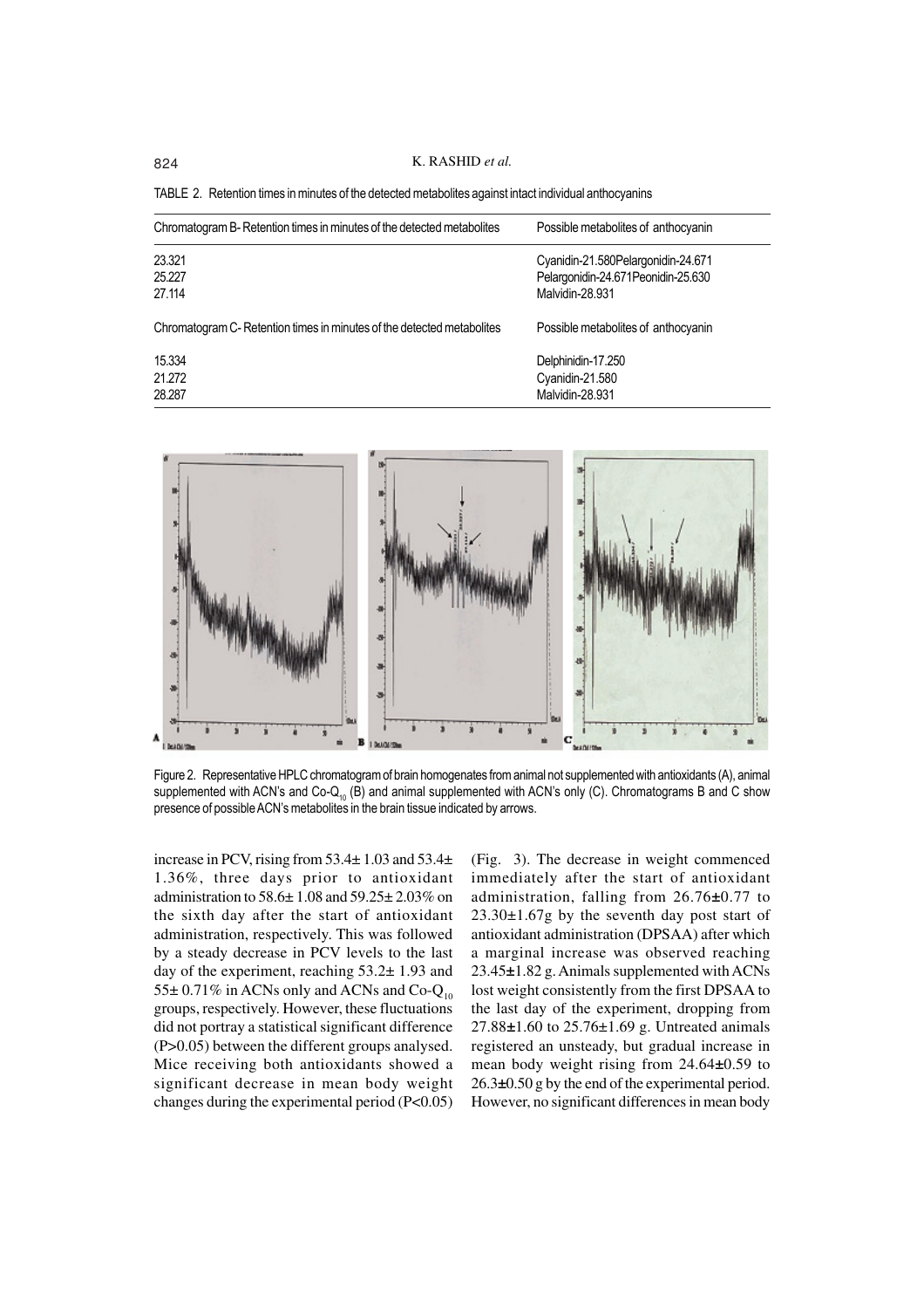| Days post start of antioxidant administration |                 |                 |                      |
|-----------------------------------------------|-----------------|-----------------|----------------------|
|                                               | Controls        | <b>ACNs</b>     | ACNs and $Co-Q_{10}$ |
| $-3$                                          | $55.2 \pm 0.49$ | $53.4 \pm 1.03$ | $53.40 \pm 1.36$     |
| 6                                             | $57.4 \pm 0.51$ | $58.6 \pm 1.08$ | $59.25 \pm 2.03$     |
| 12                                            | $58.4 \pm 2.50$ | $53.2 \pm 1.93$ | $55.00+0.71$         |

TABLE 3. Changes in PCV levels of mice supplemented with ACNs, ACNs and Co- $Q_{10}$  or water only



weight were recorded between untreated animals and animals supplemented with ACNs (P>0.05).

**Anthocyanins and Co-Q<sup>10</sup>** *versus* **glutathione levels.** The level of GSH in brain tissue of mice supplemented with either one or both antioxidant supplements is presented in Figure 4. Supplementing experimental animals with Kenyan purple tea ACNs significantly boosted the levels of endogenous total GSH levels in the brain tissue  $(2.22\pm0.18 \text{ µ})$  compared with the controls  $(1.27\pm0.12 \,\mu\text{M})$  (P=0.0006). However, when both test antioxidants were provided, there was a decline in total GSH levels to amounts below even the level recorded in healthy animals not supplemented with antioxidants  $(0.97 \pm 0.06 \mu M)$ .

## **DISCUSSION**

Polyphenols and other phytochemicals in plants must cross the BBB to be able to exert their beneficial effects in the central nervous system (CNS). Otherwise, the multitude of health benefits associated with these flavonoids, such as strong antioxidant and anti-inflammatory properties, would be excluded from the brain and the CNS in general. Our research clearly demonstrates that ACNs from the Kenyan purple tea cross the BBB and exert physiological effects by boosting antioxidant capacity in the brain. The presence of ACNs in this pivotal organ was confirmed by the detection of ACN metabolites in the ACN fed animals. These metabolites were absent in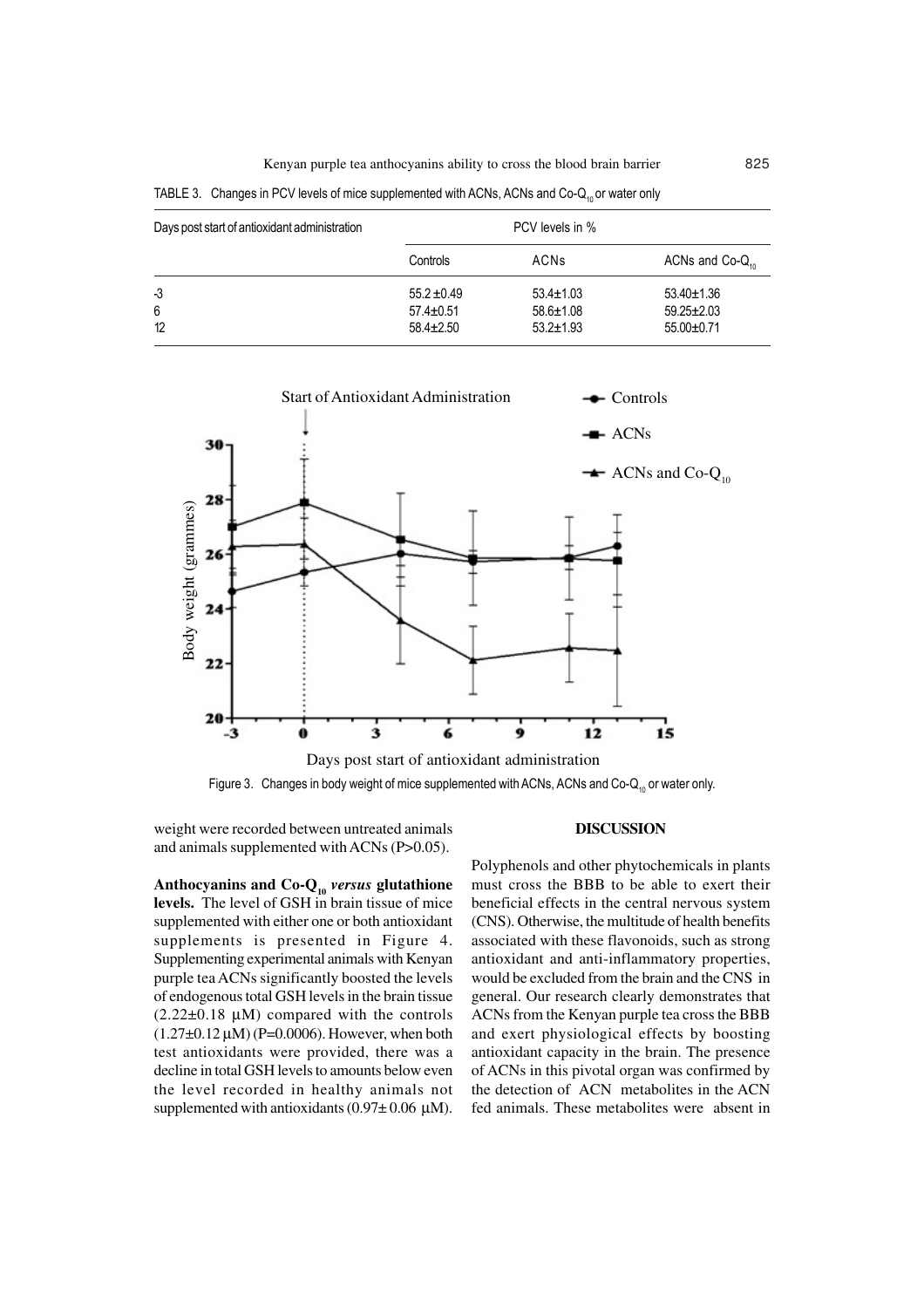

Figure 4. Total brain GSH levels in mice supplemented with ACNs, ACNs and Co-Q<sub>10</sub> or water only. #P<0.05, statistically

the placebo group that was not fed the purple tea. However, we were not able to detect intact ACNs from the brain homogenates of the ACN fed mice. Considering that approximately twothirds of ACNs are highly biotransformed and end up as methylated and glucuronidated metabolites (Kay, 2006), absence of such intact ACN's in the brain homogenates of our ACN fed mice was not surprising.

Our results also indicate that oral intake of tea ACNs markedly increases brain GSH levels. Indeed, ACNs from a wide array of sources have been shown in several instances to up-regulate endogenous antioxidant levels. A previous study working with the same variety of purple tea reported an increase in cellular GSH content in cells exposed to ACNs (Kerio *et al.,* 2011). Red mixed berry juice rich in ACNs has also been shown to decrease oxidative DNA damage, increase GSH levels and glutathione status in healthy human volunteers (Weisel *et al.,* 2006). The mechanisms by which ACNs are thought to exert these effects include quenching of ROS, chelating of metals known to participate in reactions that result in the vicious formation of reactive moieties and by the activation of antioxidant response element (ARE) upstream of

genes that are involved in antioxidation and detoxification (Shih *et al.,* 2007).

Our results on PCV, body weight and brain glutathione strongly suggest negative interactions between Kenyan purple tea ACNs and  $Co-Q_{10}$ . An antagonistic effect between the two antioxidants was unexpected as it was thought that the nutraceuticals would have a more pronounced synergistic effect in combination rather than in isolation. However, ACNs and other substances known to lower cholesterol levels or prevent its absorption are expected to have adverse effects on non sterol compounds such as Co-Q10 (Bliznakov *et al.,* 1998). The negative interactions have also been observed while employing other lipid lowering substances such as HMG-CoA competitive inhibitors known as statins (Bliznakov *et al.,* 1998). Indeed, several authors have reported the ability of  $Co-Q<sub>10</sub>$  to reverse the detrimental side effects associated with statins including muscle myopathy and rhabdomyolysis (Langsjoen and Langsjoen, 2003). Further studies will be necessary to determine whether indeed purple tea ACNs could nullify the beneficial effects of  $Co-Q_{10}$ supplements or vice versa.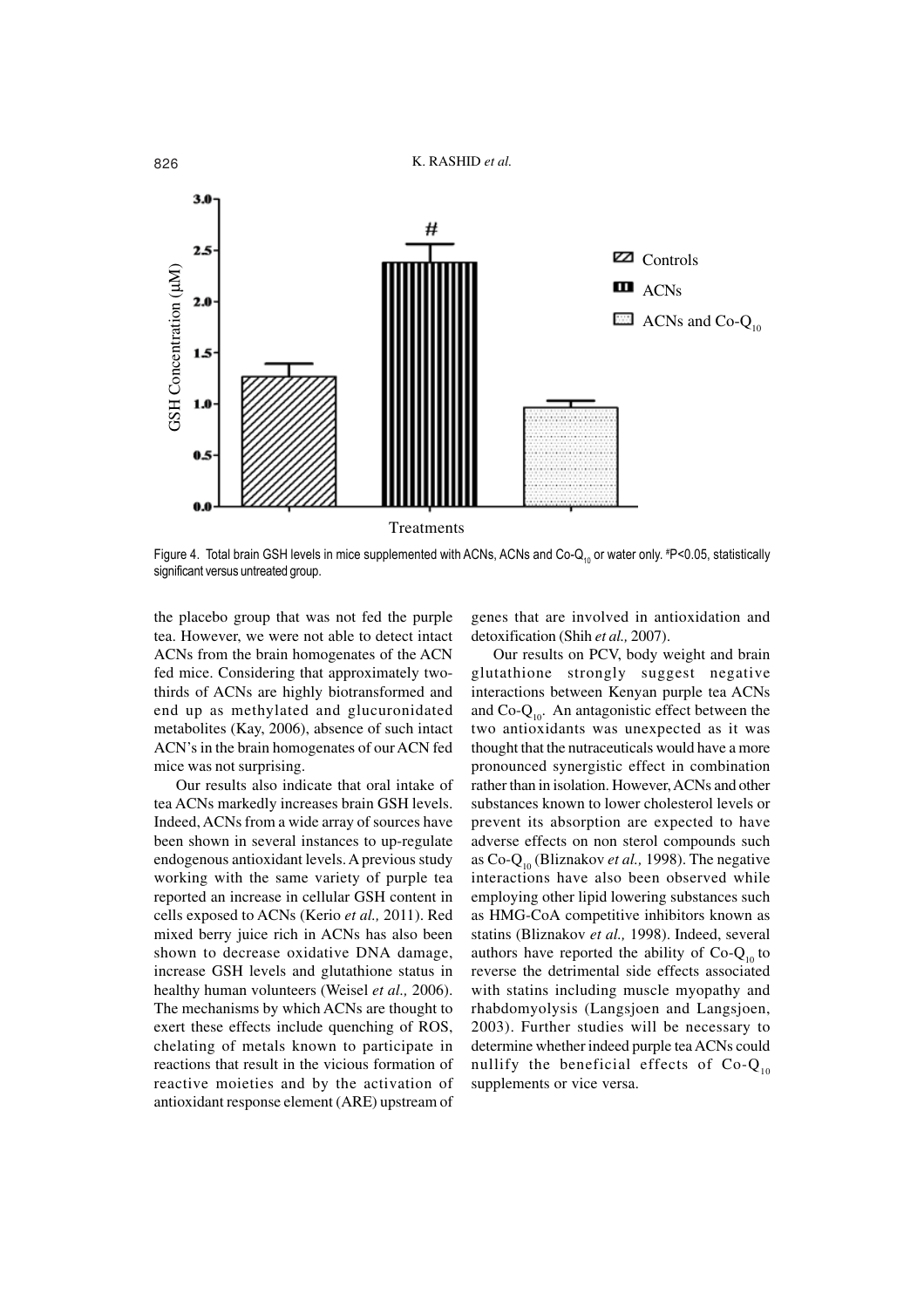#### **CONCLUSION**

Data from our study provide compelling evidence that Kenyan purple tea ACNs are able to cross the BBB and exert their physiological effects in this organ by up-regulating endogenous antioxidant reserves. We, therefore, recommend the study of this nutraceutical as a suitable candidate for consideration as dietary supplements to modulate conditions associated with oxidative stress in the brain such as Alzheimer's and Parkinson's disease, amyotrophic lateral sclerosis (ALS) and multiple sclerosis.

#### **ACKNOWLEDGEMENT**

We thank the National Commission for Science and Technology (NACOSTI) in Kenya, the Tea Research Foundation of Kenya and Egerton University for funding this work. The Association for Strengthening Agricultural Research in Eastern and Central Africa (ASARECA) facilitated the publication of this paper.

#### **REFERENCES**

- Amie, D., Amie, D.D., Beslo, D. and Trinajstie, N. 2003. Structure-radical scavenging activity relationships of flavonoids. *Croatica Chemica Acta* 76:55-61.
- Bagchi, D., Sen, C.K., Bagchi, M. and Atalay, M. 2004. Anti-angiogenic, antioxidant, and anticarcinogenic properties of a novel anthocyanin rich berry extract formula. *Biochemistry* 69:75-80.
- Bliznakov, E.G. and Wilkins, D.J. 1998. Biochemical and clinical consequences of inhibiting coenzyme-Q biosynthesis by lipid-lowering HMG-CoA reductase inhibitors (statins): A critical overview. *Advances in Therapy* 15:218-228.
- Cabrera, C., Gimenez, R. and Lopez, C.M. 2003. Determination of tea components with antioxidant activity. *Journal of Agricultural and Food Chemistry* 51:4427-4435.
- Chen, W.J. and Wan, S.Q. 1994. Research progress on polyphenols of tea. *Natural Products* 6:74- 80.
- Chu, Y.F., Sun, J., Wu, X. and Liu, R.H. 2002. Antioxidant and anti-proliferative activities of vegetables. *Journal of Agricultural and Food Chemistry* 50:6910-6916.
- Hosseini-Beheshti, E., Lund, S.T. and Kitts, D.D. 2012. Characterization of antioxidant capacity from fruits with distinct anthocyanin biosynthetic pathways. *Nutrition and Food Science* 2:122-132.
- Kay, C.D. 2006. Aspects of anthocyanin absorption, metabolism and pharmacokinetics in humans. *Nutrition Research Reviews* 19:137-146.
- Kerio, L.C., Wachira, F.N., Wanyoko, J.K. and Rotich, M.K. 2012. Characterization of anthocyanins in Kenyan teas: Extraction and identification. *Food Chemistry* 131:31-38.
- Kerio, L.C., Bend, J.R., Wachira, F.N., Wanyoko, J.K. and Rotich, M.K. 2011. Attenuation of t-Butylhydroperoxide induced oxidative stress in HEK 293 WT cells by tea catechins and anthocyanins. *Journal of Toxicology and Environ Health* 14:367-375.
- Langsjoen, P.H. and Langsjoen, A.M. 2003. The clinical use of HMG CoA-reductase inhibitors and the associated depletion of coenzyme  $Q_{10}$ . A review of animal and human publications. *BioFactors* 18:101-111.
- Mancuso, M., Orsucci, D., Volpi, L., Calsolaro, V., Siciliano, G. 2010. Coenzyme- $Q_{10}$  in neuromuscular and neurodegenerative disorders. *Current Drug Targets* 11:111-121.
- Mandel, S., Amit, T., Reznichenko, L., Weinreb, O. and Youdim, M.B.H. 2006. Green tea catechins as brain-permeable, natural iron chelators-antioxidants for the treatment of neurodegenerative disorders. *Molecular Nutrition and Food Research* 50:229-234.
- Matthews, R.T., Yang, L., Browne, S., Baik, M. and Beal, M.F. 1998. Coenzyme- $Q_{10}$ administration increases brain mitochondrial concentrations and exerts neuroprotective effects. *Proceedings of the National Academy of Sciences USA* 95:8892-8897.
- Rahman, I., Kode, A. and Biswas, S.K. 2007. Assay for quantitative determination of glutathione and glutathione disulfide levels using enzymatic recycling method. *Nature Protocols* 1:3159-3165.